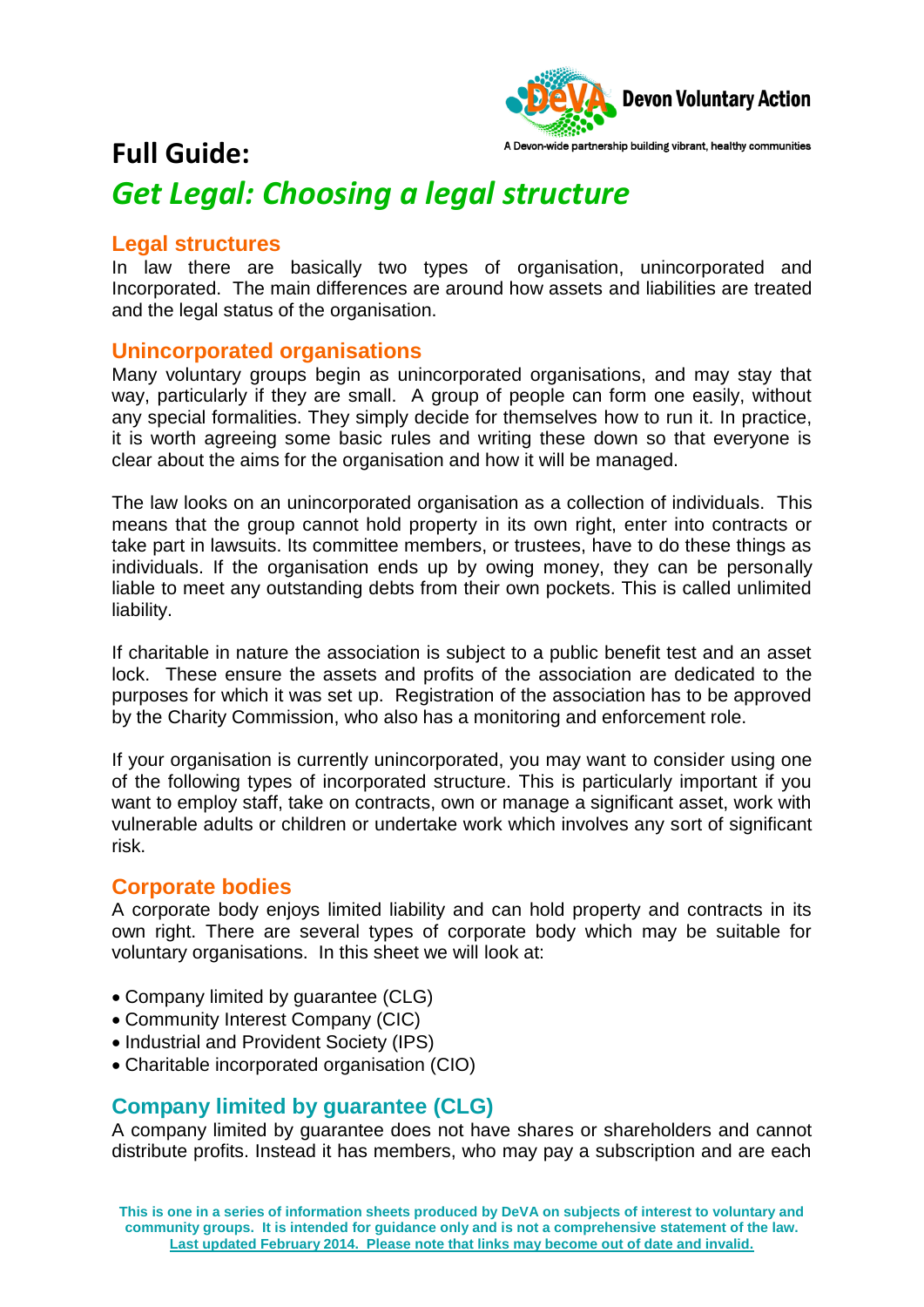

## **Full Guide:**

# *Get Legal: Choosing a legal structure*

liable for a limited sum if it is wound up. This is the guarantee. The members elect a committee, or board, and can remove them - but the committee has managerial responsibility and control of the organisation. A limited company's rules are set out in a legal document called the Articles of Association.

There are a number of free, legally sound, models available, so there is no need to draft your own. However if a group wishes to draft its articles it must be carefully drafted, preferably with legal advice, because the company has no power to do anything not covered by it. Companies House and the Charity Commission both review the validity of the articles and the Commission can pass on legal costs it incurs in doing so. There is a registration fee of £40 (£100 for 24 hour service) and £15 a year to file annual reports.

The type of structure, and how it works, is widely understood. It is quick and easy to set up and the costs involved in registering with Companies House are low. If the company is charitable, all the usual charity tax reliefs are available. However, the requirements to file annual returns, accounts and independent financial checking are more strictly enforced by Companies House, and there are penalties for a failure or delay to filing the annual report.

If charitable in nature the association is subject to a public benefit test and an asset lock. These ensure the assets and profits of the association are dedicated to the purposes for which it was set up. Registration of the association has to be approved by the Charity Commission, which also has a monitoring and enforcement role.

This means having to report to two regulators with slightly different requirements.

For more information about registration, visit **[www.companieshouse.gov.uk](http://www.companieshouse.gov.uk/)** or telephone **0870 33 33 636**.

The Charity Commission also has guidance on establishing a charitable company limited by guarantee **[www.charity-commission.gov.uk](http://www.charity-commission.gov.uk/)**

#### **Community Interest Company (CIC)**

Community Interest Companies are limited companies with special additional features. They were created for businesses which are conducted for community benefit and not purely for private profit. These types of business are often called social enterprises.

To make sure the company is run for community benefit, a CIC is subject to a community interest test and an asset lock. These ensure the assets and profits of the CIC are dedicated to the purposes for which it was set up. Registration of a company as a CIC has to be approved by the CIC regulator, which also has a monitoring and enforcement role.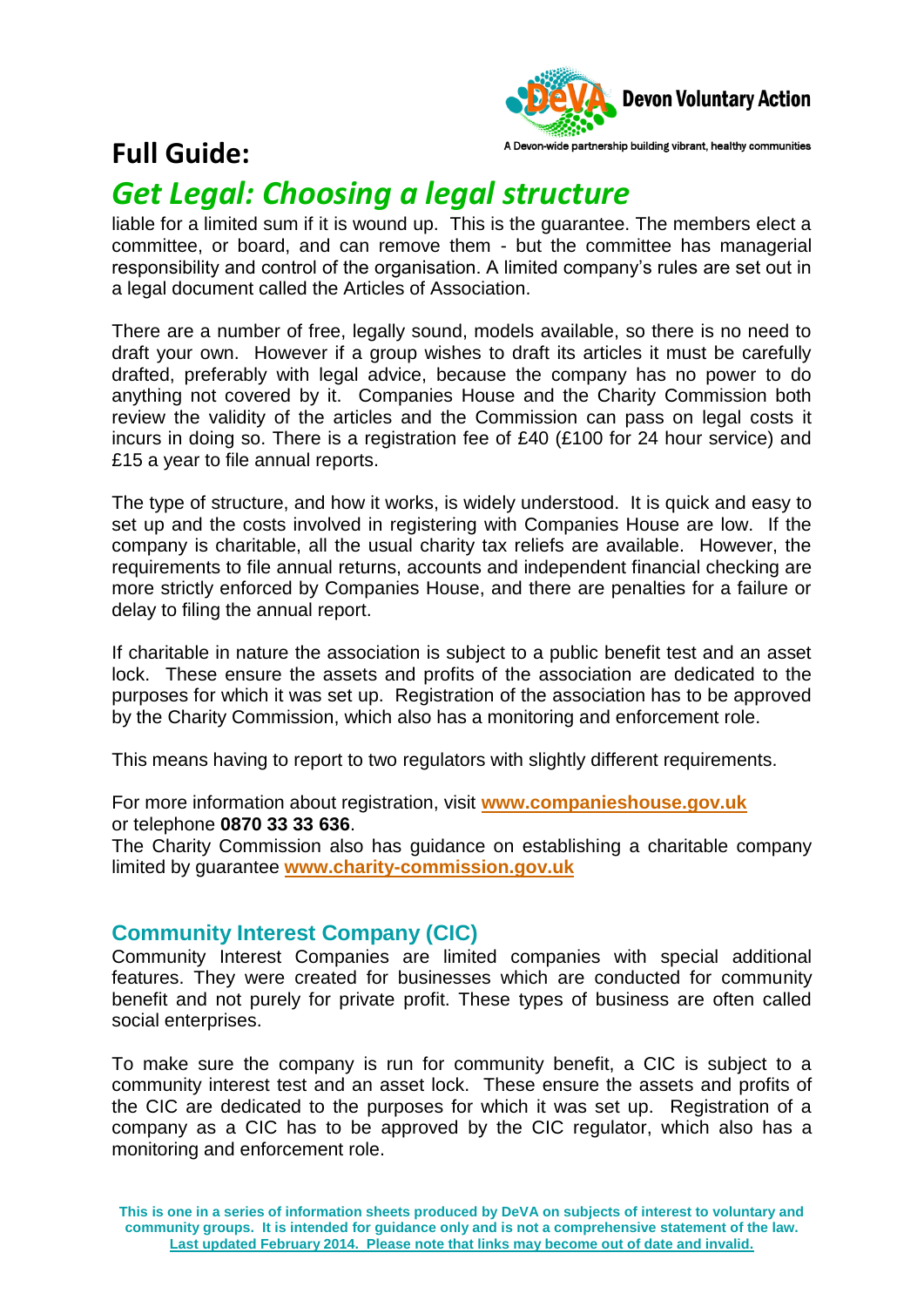

## **Full Guide:**  *Get Legal: Choosing a legal structure*

The advantage of this structure is that it has much of the flexibility enjoyed by the private sector. CICs can have shareholders and pay directors and they are not restricted to purposes which qualify as charitable. However, unlike a private company, a CIC cannot be taken over and diverted away from the social vision of its founders.

The main disadvantage of this structure is that CICs do not receive the tax advantages extended to charities and they are not recognised by all funders.

More information about CICs is available at **[www.cicregulator.gov.uk](http://www.cicregulator.gov.uk/)**

### **Industrial and Provident Society (IPS)**

This type of organisation carries on a business or a trade either as a bona fide cooperative or for the benefit of the community. Co-operative societies are run for the mutual benefit of their members with any surplus usually being ploughed back into the organisation to provide better services and facilities. Societies run for the benefit of the community provide services for people other than their members. An IPS is eligible for many of the tax-breaks available to charities.

The main disadvantage of this structure is that IPS cannot register with the Charity Commission, so cannot take advantage of the benefits of registered charity status. The FSA is the regulator rather than Companies House and administration procedures are quite different to those of companies. There is a registration fee from £40 (no changes to model document) to £950 (with 11 or more changes or not using a standard model).

The main disadvantage is that this type of organisation is not widely understood by funders or members of the public.

For more information visit **[www.fca.gov.uk](http://www.fca.gov.uk/)** or telephone **020 7066 1000**.

#### **Charitable Incorporated Organisation (CIO)**

CIOs are a new legal form of incorporated charity which came into effect in 2012. CIOs have all the benefits which currently come from incorporating as a company. These include limited liability for trustees and a separate legal personality.

The advantage is that CIOs are only regulated by the Charity Commission, so there is no need to report to Companies House. This simpler process will benefit smaller organisations considering incorporation more than the CLG model and is the Charity Commissions preferred form.